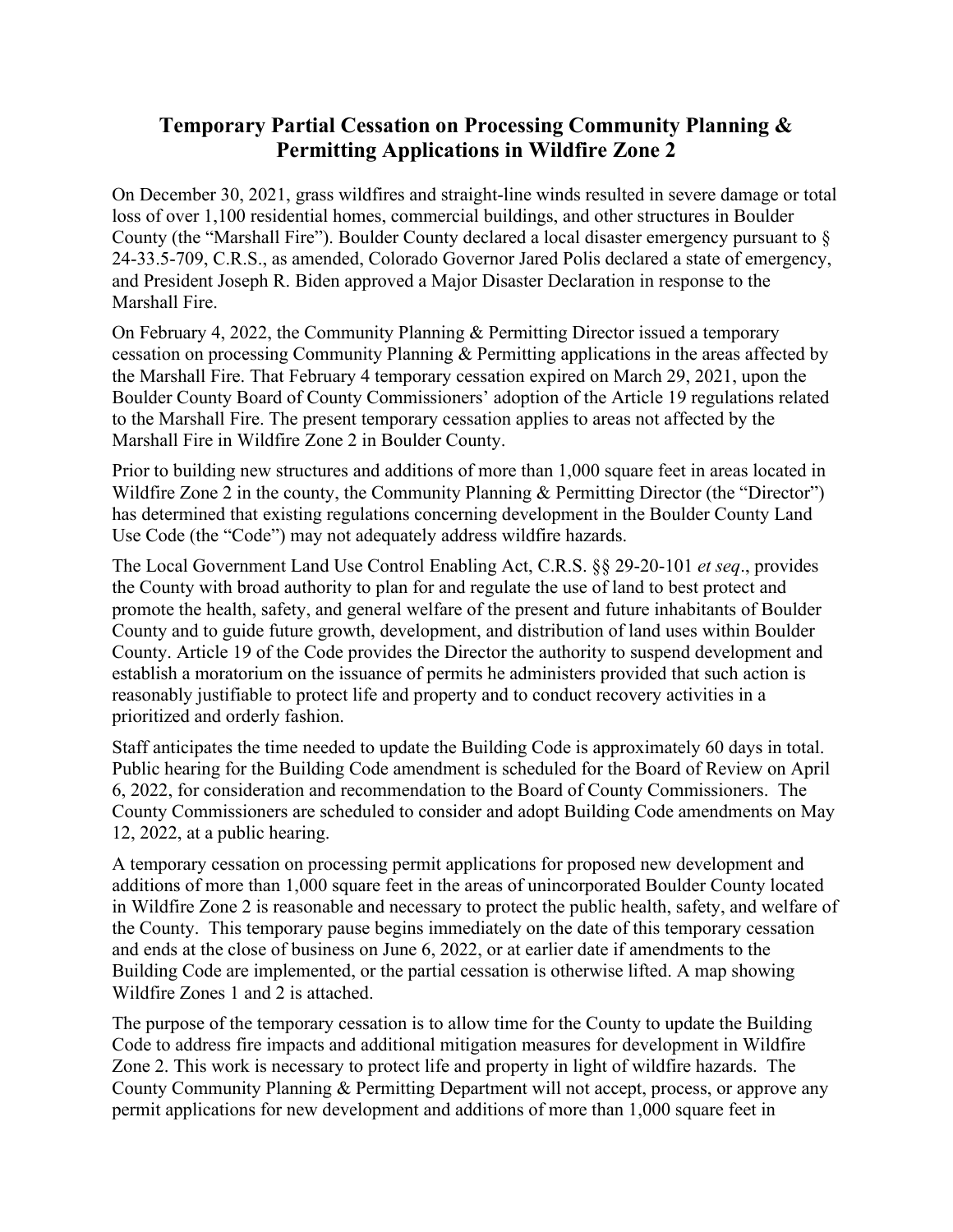Wildfire Zone 2 after the effective date of this temporary cessation and throughout the temporary development suspension period or sooner if appropriate regulations are in place or if it is determined regulatory amendments are not necessary prior to the specified end date.

Staff will continue analyzing the modifications to the current County regulations necessary to protect the public health, safety, and welfare. Any development conducted without all necessary County approvals will be in violation of the Boulder County Land Use Code or other applicable County regulations.

This temporary cessation does not apply to demolition permits, temporary repair permits, or temporary electrical permits.

This temporary cessation does not apply to property owners outside of the burn area in Wildfire Zone 2 who are building new structures and additions of more than 1,000 square feet, so long as they commit to rebuild to the requirements adopted as Appendix A of Article 19-500 of the Boulder County Land Use Code.

If a property owner believes certain activity outside of the exceptions listed above is not subject to the temporary cessation, the owner must submit a request for exemption in writing to the Director. Work eligible for an administrative exemption from the temporary cessation of permits may only proceed upon written approval of the Director.

Dated:

 $\mathcal{L}_\mathcal{L}$  , which is a set of the set of the set of the set of the set of the set of the set of the set of the set of the set of the set of the set of the set of the set of the set of the set of the set of the set of Dale Case, Community Planning & Permitting Director

## REVIEWED BY THE BOARD OF COUNTY COMMISSIONERS OF BOULDER COUNTY ON  $(DATE):$

Marta Loachamin, Chair

 $\overline{\phantom{a}}$  , and the set of the set of the set of the set of the set of the set of the set of the set of the set of the set of the set of the set of the set of the set of the set of the set of the set of the set of the s

 $\overline{\phantom{a}}$  , and the set of the set of the set of the set of the set of the set of the set of the set of the set of the set of the set of the set of the set of the set of the set of the set of the set of the set of the s

\_\_\_\_\_\_\_\_\_\_\_\_\_\_\_\_\_\_\_\_\_\_\_\_\_\_\_\_\_

Claire Levy, Vice Chair

Matt Jones, Commissioner

ATTEST:

Clerk to the Board

 $\overline{\phantom{a}}$  , and the set of the set of the set of the set of the set of the set of the set of the set of the set of the set of the set of the set of the set of the set of the set of the set of the set of the set of the s